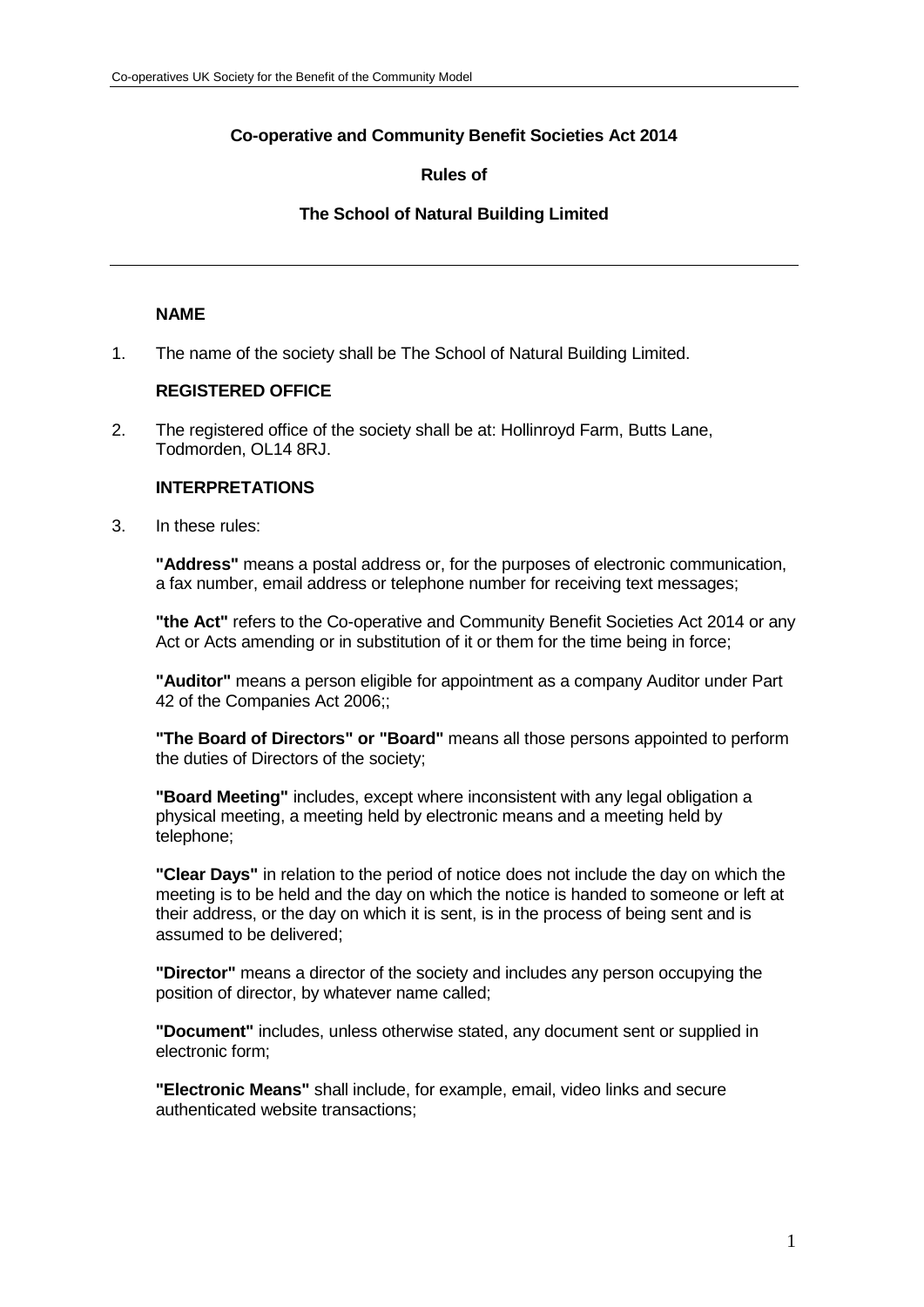**"Extraordinary Resolution"** means, unless the context requires otherwise, those decisions requiring an Extraordinary Resolution as detailed under 'Resolutions' in these rules;

**"Founder Member"** means a subscriber to these rules for the purposes of registration:

**"Member"** has the meaning as detailed under 'Membership' in these rules;

**"Office Holder"** means a receiver, administrative receiver, liquidator, provisional liquidator or administrator of a Member of all or substantially all of the Member's assets;

**"Officer"** has the meaning as detailed under 'Officers' in these rules;

**"Person"** means, unless the context requires otherwise, a natural person, unincorporated body, firm, partnership, corporate body or the nominee of an unincorporated body, firm, partnership or corporate body;

**"Registrar"** means the Financial Conduct Authority (FCA) or any body that succeeds its function;

**"Regulations"** has the meaning as detailed under 'Regulations' in these rules;

**"Rules"** means these Rules;

**"Secretary"** means any person appointed to perform the duties of the Secretary of the society;

**"Society"** means the above named society;

**"Transferable"** means shares that are transferable to another Person who also qualifies for membership of the Society in accordance with these Rules;

**"Withdrawable"** means shares with the associated right for the Member to withdraw and receive in return the value of their shares from the Society;

**"Writing"** means the representation or reproduction of words, symbols or other information in a visible form by any method or combination of methods, whether sent or supplied by Electronic Means or otherwise.

## **OBJECTS**

4. The objects of the Society shall be to carry on any business for the benefit of the community by offering educational and training services both theoretical and practical for anyone interested in natural building, particularly for women and others traditionally excluded from the construction industry. The Society's aim is to raise awareness about the benefits of using natural materials in the built environment, in living/working/playing spaces, and for artistic and therapeutic purposes.

## **POWERS**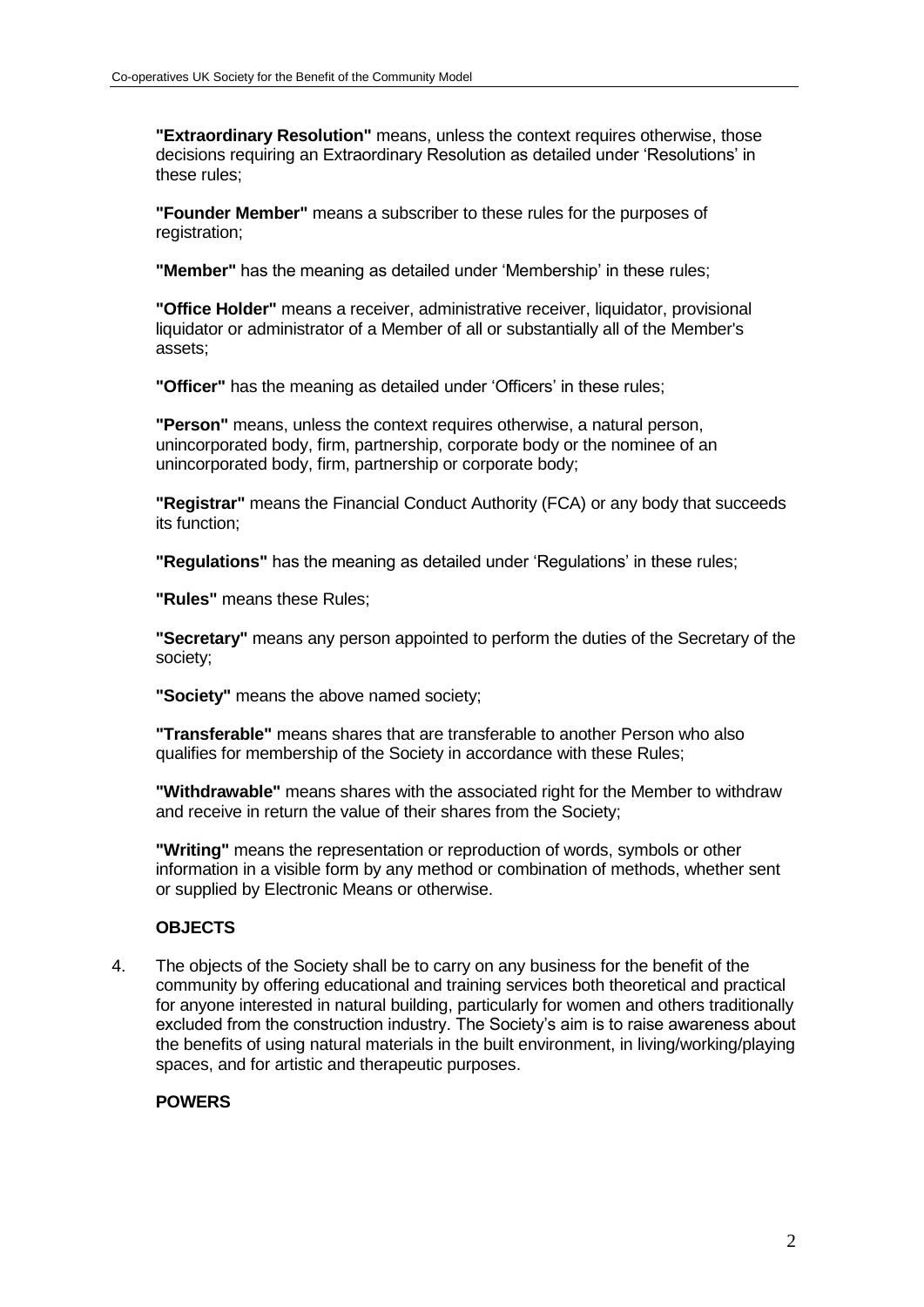5. The Society may do all such lawful things as may further the Society's objects and, in particular, may borrow or raise funds for any purpose that is beneficial to the Society.

## **BORROWING**

- 6. The Society shall have the power to borrow money from its Members and others in order to further its objects providing that the amount outstanding at any one time shall not exceed £10,000,000.
- 7. The Society shall have the power to mortgage or charge any of its property, including the assets and undertakings of the Society, present and future, and to issue loan stock, debentures and other securities for money borrowed or for the performance of any contracts of the Society or its customers or persons or corporations having dealings with the Society.
- 8. The rate of interest on money borrowed, except on money borrowed by way of bank loan or overdraft or from a finance house or on mortgage from a building society or local authority, shall not exceed 5% per annum or 2% above the Bank of England base rate at the commencement of the loan, whichever is the greater.
- 9. The Society may receive from any Person, donations or loans free of interest in order to further its objects but shall not receive money on deposit.

## **FINANCIAL SERVICES AND MARKETS ACT 2000 ACTIVITY**

10. For the avoidance of doubt the Society shall not engage in any activity by virtue of any of these Rules that would require a permission from the Registrar to carry on that activity without first having applied for and obtained such permission.

## **INVESTMENT OF FUNDS**

11. The Society may invest any part of its funds in the manner set out in Section 27 of the Act.

#### **MEMBERS**

12. The first Members of the Society will be the Founder Members. The Board may at its discretion admit to membership any individual, corporate body or nominee of a unincorporated body, firm, partnership or corporate body who supports the objects of the Society and who has paid or agreed to pay any subscription or other sum due in respect of membership (if any) for the time being in force.

#### **Applications for Membership**

13. No natural person shall be admitted into membership of the Society unless they have attained the age of 16. All those wishing to become a Member must support the objects of the Society and complete an application for membership which shall include an application for at least one share in the Society. Such an application form must be approved by the Directors and the Directors must approve each application for membership.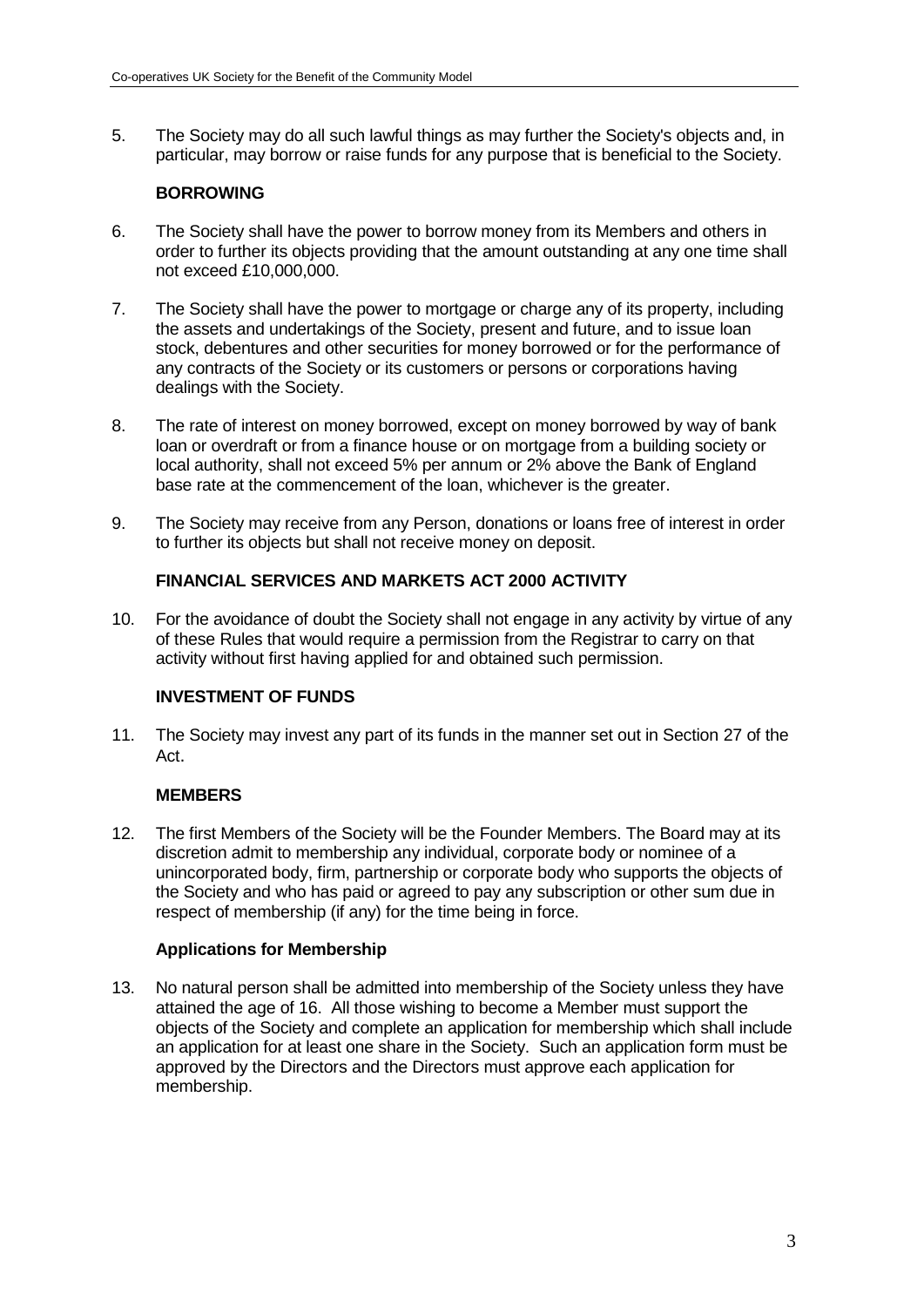14. A corporate body which is a Member shall by resolution of its governing body appoint a representative who may during the continuance of her/his appointment be entitled to exercise all such rights and powers as the corporate body would exercise if it were an individual person. Each such corporate body Member shall supply notification in Writing to the Society of its choice of representative.

#### **Member Commitment**

15. All Members agree to participate in general meetings and take an active interest in the operation and development of the Society and its business. Members have a duty to respect the confidential nature of the business decisions of the Society.

### **Termination of Membership**

- 16. A Member shall cease to be a Member of the Society immediately that they:
	- (a) Fail to hold the minimum shareholding; or
	- (b) Fail to pay the annual subscription (if any) within 3 months of it falling due; or
	- (c) Resign in Writing to the Secretary; or
	- (d) Are expelled from membership in accordance with these Rules; or
	- (e) Die, are wound up or go into liquidation.

### **Expulsion from Membership**

- 17. A Member may be expelled for conduct prejudicial to the Society by an Extraordinary Resolution, provided that the grounds for expulsion have been specified in the notices calling the meeting and that the Member whose expulsion is to be considered shall be given the opportunity to make representations to the meeting or, at the option of the Member, an individual who is there to represent them (who need not be a Member of the Society) has been allowed to make representations to the general meeting.
- 18. If on due notice having been served the Member fails to attend the meeting the meeting may proceed in the Member's absence. No Member expelled from membership shall be re-admitted except by an Extraordinary Resolution.

## **PROCEEDINGS ON DEATH OR BANKRUPTCY OF A MEMBER**

- 19. Upon a claim being made by:
	- (a) The personal representative of a deceased Member; or
	- (b) The trustee in bankruptcy of a Member who is bankrupt; or
	- (c) The Office Holder to any property in the Society belonging to such a Member, the Society shall transfer or pay property to which the Office Holder has become entitled as the Office Holder may direct them.
- 20. A Member may in accordance with the Act nominate any individual or individuals to whom any of her/his property in the Society at the time of her/his death shall be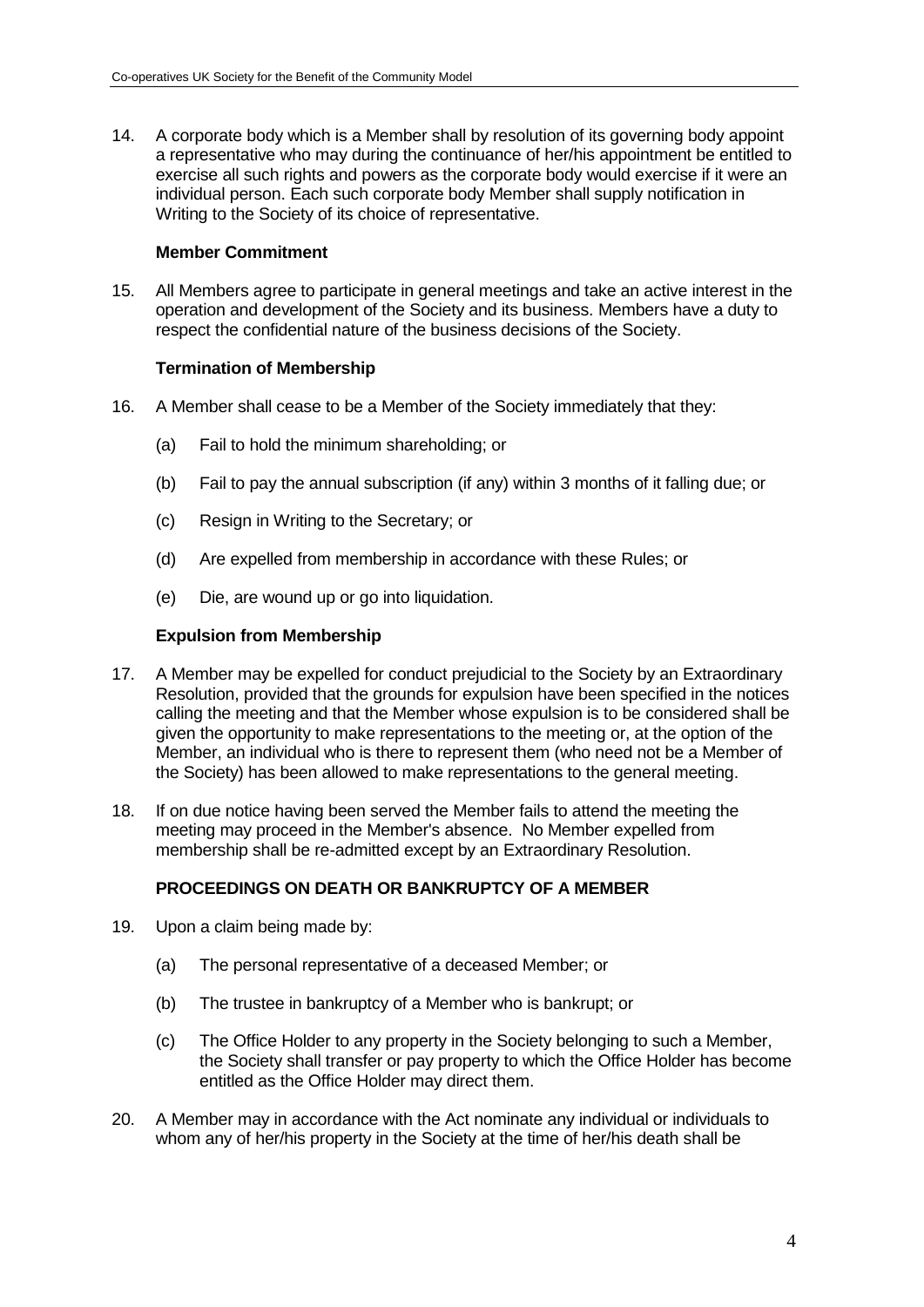transferred, but such nomination shall only be valid to the extent of the amount for the time being allowed in the Act. On receiving a satisfactory proof of death of a Member who has made a nomination the Society shall, in accordance with the Act, either transfer or pay the full value of the property comprised in the nomination to the individual or individuals entitled thereunder.

## **Share Capital**

21. The shares of the Society shall be of the nominal value of £1 issued to Persons upon admission to membership of the Society. The shares shall be fully paid prior to issue, and shall be non-Transferable except on death or bankruptcy or (in the case of an unincorporated organisation or partnership), on a change of nominee(s) and only to the new nominee(s), nor Withdrawable, shall carry no right to interest, dividend or bonus, and shall be forfeited and cancelled on cessation of membership from whatever cause, and the amount paid up on such cancelled shares shall become the property of the Society. Each Member shall hold one share only in the Society.

### **GENERAL MEETINGS**

- 22. The Society shall, within six months of the end of the financial year, hold a general meeting of the Members as its annual general meeting and shall specify the meeting as such in the notice calling it.
- 23. The business of an annual general meeting shall comprise, where appropriate:
	- (a) The receipt of the accounts and balance sheet and of the reports of the Board and Auditor (if any);
	- (b) The appointment of an Auditor, if required;
	- (c) The election of the Board or the results of the election if held previously by ballot;
	- (d) The application of profits;
	- (e) The transaction of any other business included in the notice convening the meeting.

#### **Calling a General Meeting**

- 24. The Secretary, at the request of the Board of Directors may convene a general meeting of the Society. The purpose of the general meeting shall be stated in the notice of the meeting.
- 25. The Board of Directors upon an application signed by one-tenth of the total number of Members, or 100 Members, whichever is the lesser, delivered to the registered office of the Society, shall convene a general meeting. The purpose of the general meeting shall be stated in the application for and notice of the meeting. No business other than that stated in the notice of the meeting shall be conducted at the meeting.
- 26. If within one month from the date of the receipt of the application the Board have not convened a general meeting to be held within six weeks of the application, any three Members of the Society acting on behalf of the signatories to the application may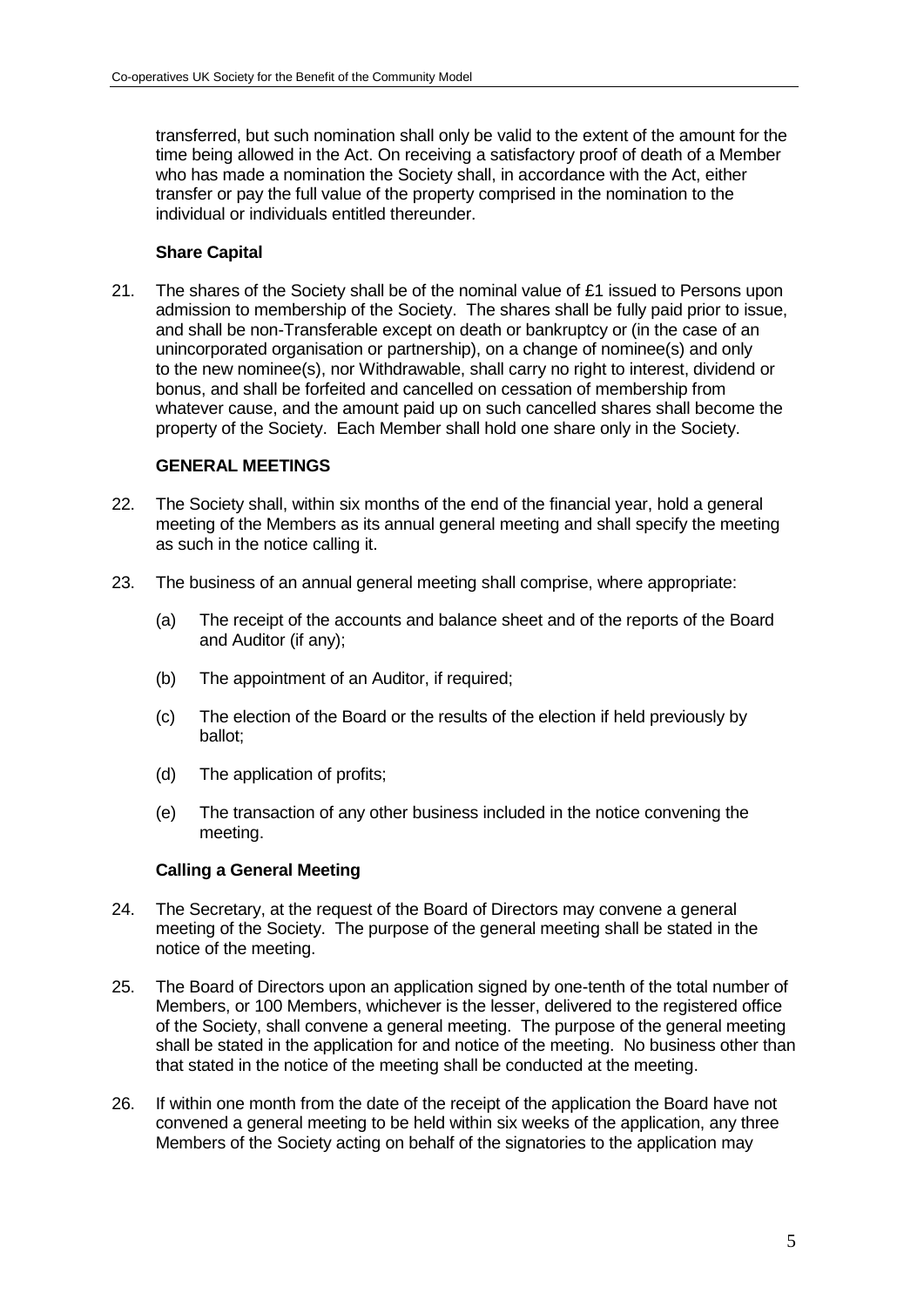convene a general meeting, and shall be reimbursed by the Society for any costs incurred in convening such a meeting.

#### **Notices**

- 27. The Directors shall call the annual general meeting giving 14 Clear Days' notice to all Members. All other general meetings shall be convened with at least 14 Clear Days' notice but may be held at shorter notice if so agreed in Writing by 90% of the Members.
- 28. Notices of meetings shall either be given to Members personally or sent to them at their Address or alternatively, if so agreed by the Society in general meeting, notices of general meetings may be displayed conspicuously at the registered office and in all other places of business of the Society to which Members have access. Notices shall specify the date, time and place at which the meeting is to be held, and the business which is to be transacted at that meeting. A general meeting shall not transact any business other than that specified in the notices calling the meeting.
- 29. A notice sent to a Member's Address shall be deemed to have been duly served 48 hours after its posting. The accidental omission to send any notice to or the non-receipt of any notice by any Person entitled to receive notice shall not invalidate the proceedings at the meeting.
- 30. All notices shall specify the date, time and place of the meeting along with the general nature of business to be conducted and any proposed resolutions.
- 31. If the Society has appointed an Auditor in accordance with these Rules they shall be entitled to attend general meetings of the Society and to receive all notices of and communications relating to any general meeting which any Member of the Society is entitled to receive. The Auditor shall be entitled to be heard at any meeting on any part of the business of the meeting which is of proper concern to an Auditor.

#### **Quorum**

32. No business shall be transacted at a general meeting unless a quorum of Members is present which shall include those Members not present in Person. Unless amended by Extraordinary Resolution, a quorum shall be 3 Members or 10% of the membership, whichever is the greater.

## **Chairing General Meetings**

33. The chairperson of the Society shall facilitate general meetings. If s/he is absent or unwilling to act at the time any meeting proceeds to business then the Members present shall choose one of their number to be the chairperson for that meeting.

#### **Attendance and Speaking at General Meetings**

34. A Member is able to exercise the right to speak at a general meeting and is deemed to be in attendance when that Person is in a position to communicate to all those attending the meeting. The Directors may make whatever arrangements they consider appropriate to enable those attending a general meeting to exercise their rights to speak or vote at it including by Electronic Means. In determining attendance at a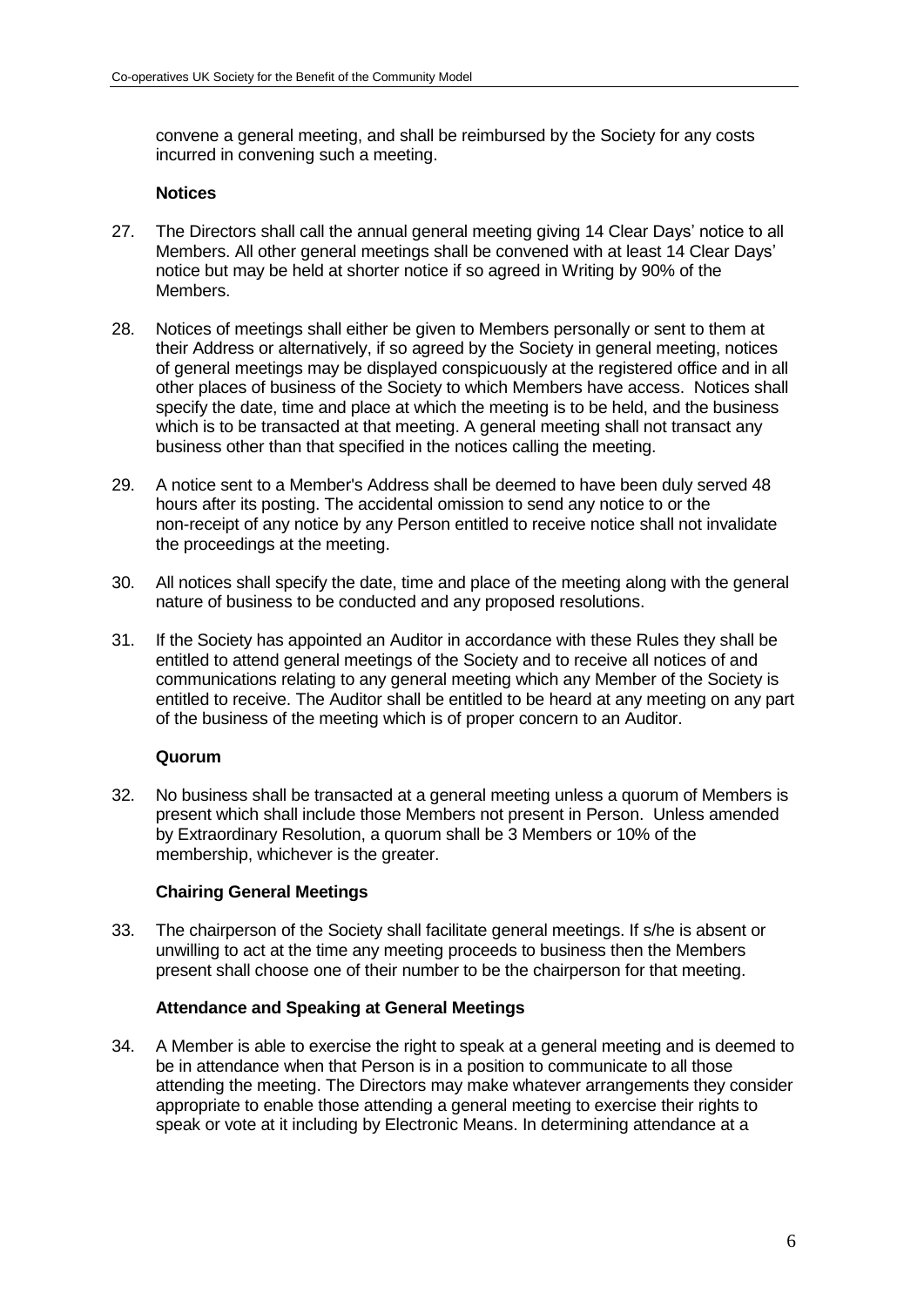general meeting, it is immaterial whether any two or more Members attending are in the same place as each other, provided that they are able to communicate with each other.

35. The chairperson of the meeting may permit other persons who are not Members of the Society to attend and speak at general meetings, without granting any voting rights.

### **Adjournment**

- 36. If a quorum is not present within half an hour of the time the general meeting was due to commence, or if during a meeting a quorum ceases to be present, the chairperson must adjourn the meeting. If within half an hour of the time the adjourned meeting was due to commence a quorum is not present, the Members present shall constitute a quorum.
- 37. The chairperson of a general meeting may adjourn the meeting whilst a quorum is present if:
	- (a) The meeting consents to that adjournment; or
	- (b) It appears to the chairperson that an adjournment is necessary to protect the safety of any persons attending the meeting or to ensure that the business of the meeting is conducted in an orderly manner.
- 38. The chairperson must adjourn the meeting if directed to do so by the meeting.
- 39. When adjourning a meeting the chairperson must specify the date, time and place to which it will stand adjourned or that the meeting is to continue at a date, time and place to be fixed by the Directors.
- 40. If the meeting is adjourned for 14 days or more, at least 7 Clear Days' notice of the adjourned meeting shall be given in the same manner as the notice of the original meeting.
- 41. No business shall be transacted at an adjourned meeting other than business which could properly have been transacted at the meeting if the adjournment had not taken place.

#### **Voting**

- 42. A resolution put to the vote at a general meeting shall be decided on a show of hands unless a paper ballot is demanded in accordance with these Rules. A declaration by the chairperson that a resolution has on a show of hands been carried or lost with an entry to that effect recorded in the minutes of the general meeting shall be conclusive evidence of the result. Proportions or numbers of votes in favour for or against need not be recorded.
- 43. In the case of an equality of votes, whether on a show of hands or a poll, the chairperson shall not have a second or casting vote and the resolution shall be deemed to have been lost.

#### **Paper Ballot**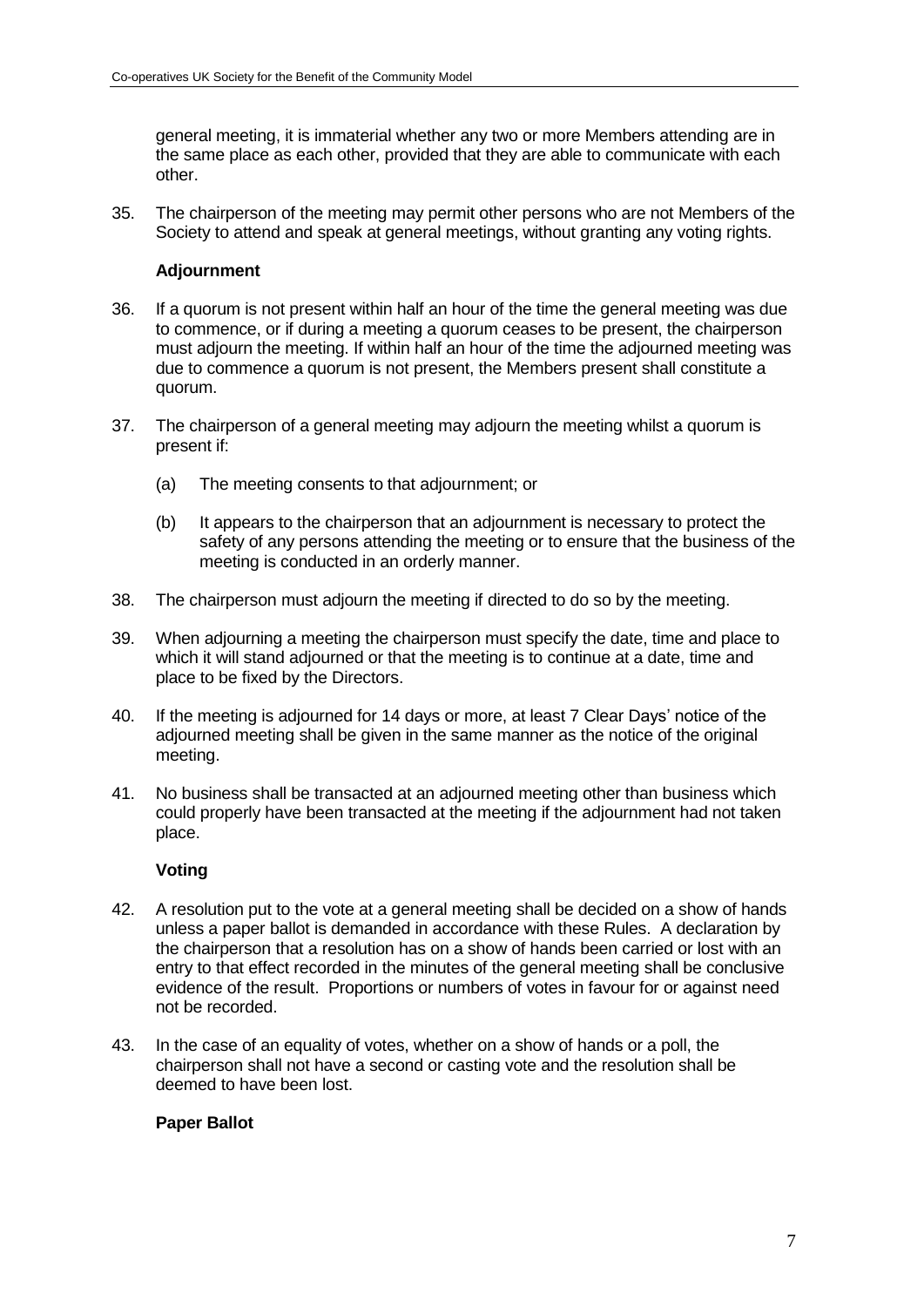- 44. A paper ballot on a resolution may be demanded before or on the declaration of the result of the show of hands by three Members at a general meeting.
- 45. If a paper ballot is duly demanded it shall be taken in such a manner as the chairperson directs, provided that no Member shall have more than one vote, and the result of the ballot shall be deemed to be the resolution of the meeting at which the ballot was demanded.
- 46. The demand for a paper ballot shall not prevent the continuance of a meeting for the transaction of any other business than the question upon which a ballot has been demanded. The demand for a paper ballot may be withdrawn.

#### **Resolutions**

- 47. Decisions at general meetings shall be made by passing resolutions:
	- (a) The following decisions must be made by Extraordinary Resolution:
		- (i) Decisions to expel Members;
		- (ii) Any amendment to the Society's Rules, subject always to regulation 7 of the Community Benefit Societies (Restriction on use of Assets) Regulations 2006, which has the effect of making the 'Application of Profits' rule dealing with the restriction on use of assets irrevocable.
		- (iii) The decision to wind up the Society.
	- (b) All other decisions shall be made by ordinary resolution.
- 48. An Extraordinary Resolution is one passed by a majority of not less than 75% of votes cast at a general meeting and an ordinary resolution is one passed by a simple majority (51%) of votes cast.
- 49. Resolutions may be passed at general meetings or by written resolution. A written resolution may consist of several identical Documents signed by one or more Members.

#### **DIRECTORS**

- 50. The Society shall have a Board of Directors comprising not less than three Directors.
- 51. The initial Directors of the Society from registration until the first annual general meeting shall be appointed by the Founder Members.
- 52. Only persons of the Society who are aged 18 years or more may serve on the Board of Directors.
- 53. The composition of the Board shall be as follows:
	- (a) Up to three Directors elected by and from the Society's members;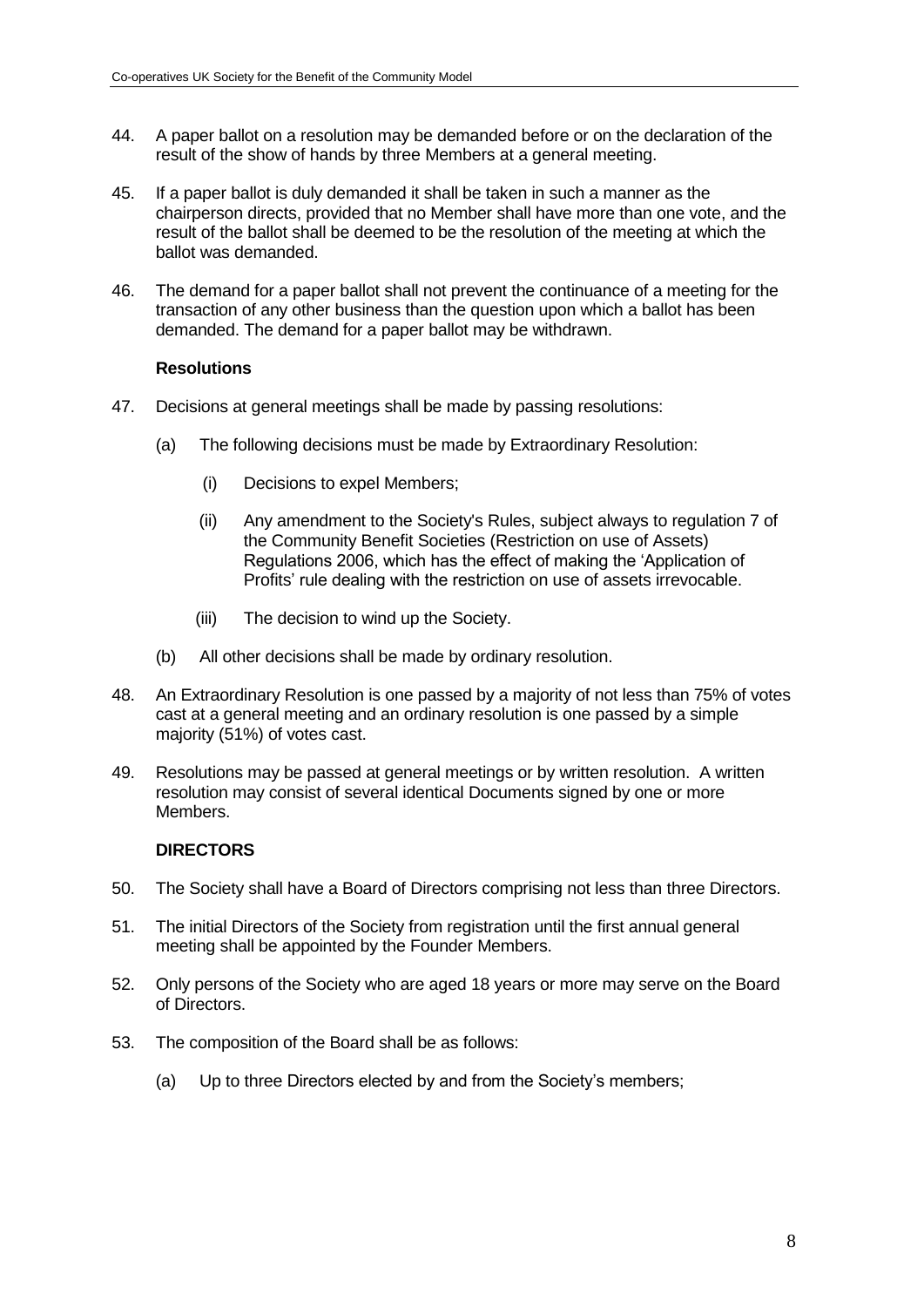(b) Up to three Directors, who must be Members, appointed to the Board by cooption. Co-opted Directors are to be selected by the Board of Directors for the particular skills and/or experience.

## **Retirement Cycle**

54. At the first annual general meeting all elected Directors shall stand down. At every subsequent annual general meeting one-third of the elected Directors, or if their number is not a multiple of three then the number nearest to one-third, shall retire from office. The Directors to retire shall be the Directors who have been longest in office since their last election. Where Directors have held office for the same amount of time the Directors to retire shall be decided by lot. A retiring Director shall be eligible for reelection.

## **Co-option of Directors**

- 55. In addition the Board of Directors may co-opt up to two external independent Directors who need not be Members and are selected for their particular skills and/or experience. Such external independent Directors shall serve a fixed period determined by the Board of Directors at the time of the co-option, subject to a review at least every 12 months. External independent Directors may be removed from office at any time by a resolution of the Board of Directors.
- 56. The Board of Directors may at any time fill a casual vacancy on the Board by co-option. Co-opted individuals must be Members of the Society and will hold office as a Director only until the next annual general meeting.

#### **Powers and Duties of the Board of Directors**

- 57. The business of the Society shall be managed by the Board who may exercise all such powers of the Society as may be exercised and done by the Society and as are not by statute or by these Rules required to be exercised or done by the Society in general meeting.
- 58. All decisions made by a meeting of the Board of Directors or by any person acting as a Director shall remain valid even if it is later discovered that there was some defect in the Director's appointment or that the individual had previously been disqualified from acting as a Director.
- 59. All cheques, promissory notes, drafts, bills of exchange and other negotiable instruments, and all receipts for monies paid to the Society shall be signed, drawn, accepted, endorsed, or otherwise executed in such manner as the Board shall from time to time direct.
- 60. Without prejudice to its general powers, the Board may exercise all the powers of the Society to borrow money and to mortgage or charge its undertaking and property or any part of it and to issue debentures and other securities whether outright or as security for any debt, liability or obligation of the Society or of any third party.
- 61. No Regulation made by the Society in general meeting shall invalidate any prior act of the Board which would have been valid had that Regulation not been made.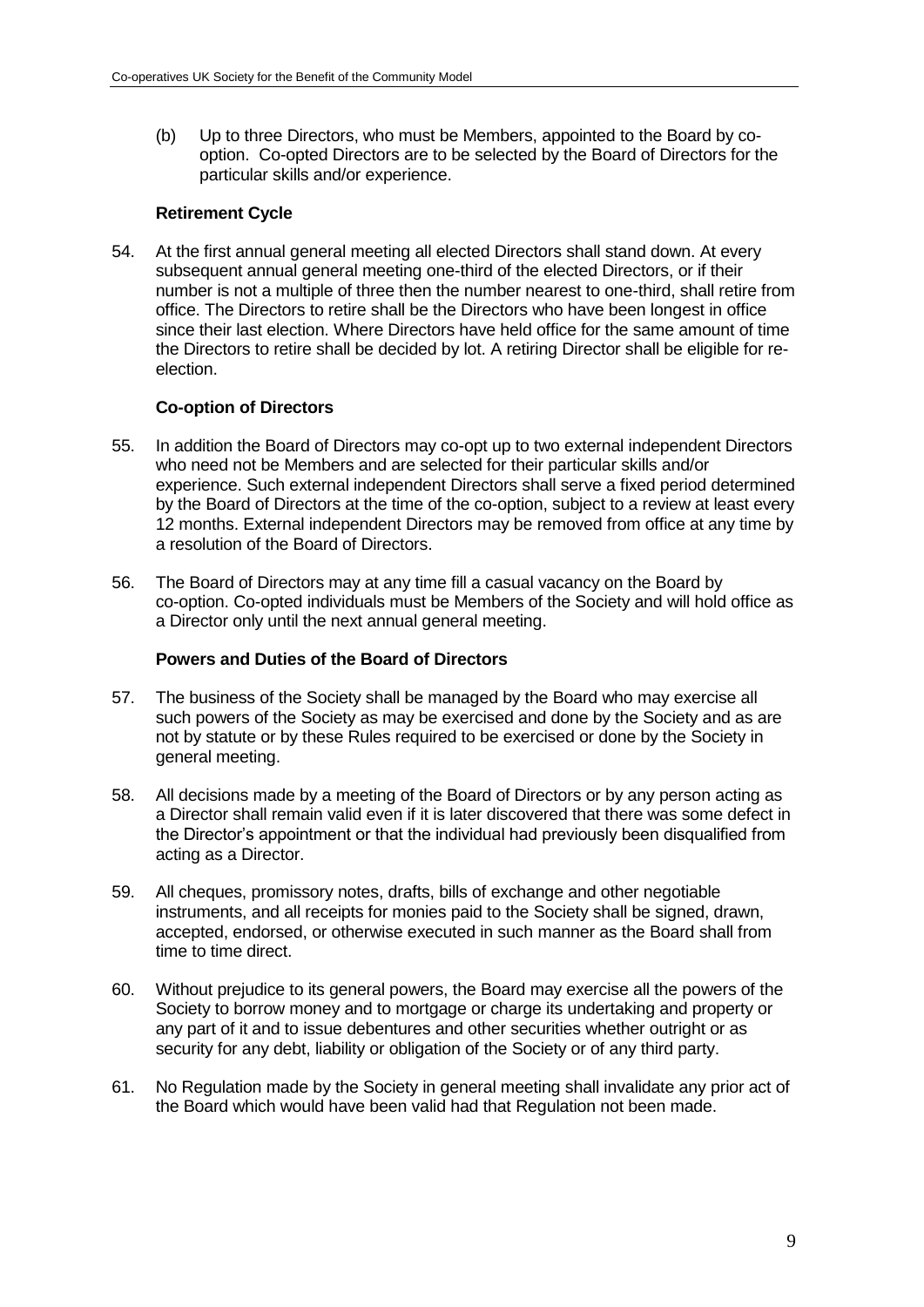# **Delegation**

- 62. Subject to these Rules, the Directors may delegate any of the powers which are conferred on them under these Rules to any Person or committee consisting of Members of the Society, by such means, to such an extent, in relation to such matters and on such terms and conditions as they think fit.
- 63. The Directors may specify that any such delegation may authorise further delegation of the powers by any person to whom they are delegated.
- 64. The Directors may revoke any delegation in whole or in part or alter any terms and conditions.

#### **Sub-Committees**

- 65. A sub-committee to which the Directors delegate any of their powers must follow procedures which are based as far as they are applicable on those provisions of these Rules which govern the taking of decisions by Directors.
- 66. The Directors may make Regulations for all or any sub-committees, provided that such Regulations are not inconsistent with these Rules.
- 67. All acts and proceedings of any sub-committee must be fully and promptly reported to the Directors.

## **PROCEEDINGS OF THE BOARD OF DIRECTORS**

#### **Calling a Meeting of the Board of Directors**

68. Any Director may, and the Secretary on the requisition of a Director shall, call a meeting of the Board of Directors by giving reasonable notice of the meeting to all Directors. Notice of any meeting of the Board of Directors must indicate the date, time and place of the meeting and, if the directors participating in the meeting will not be in the same place, how they will communicate with each other.

## **Proceedings of a Meeting of the Board of Directors**

- 69. The Board of Directors may meet together for the despatch of business, adjourn and otherwise regulate their meetings as they think fit.
- 70. A Director is able to exercise the right to speak at a meeting of the Board of Directors and is deemed to be in attendance when that person is in a position to communicate to all those attending the meeting. The Directors may make whatever arrangements they consider appropriate to enable those attending a meeting of the Board of Directors to exercise their rights to speak or vote at it including by Electronic Means. In determining attendance at a meeting of the Board of Directors, it is immaterial whether any two or more Directors attending are in the same place as each other.
- 71. Questions arising at any meetings of the Board shall be decided by a majority of votes. In the case of an equality of votes the status quo shall be maintained and the Board of Directors may choose to refer the matter to a general meeting of the Society.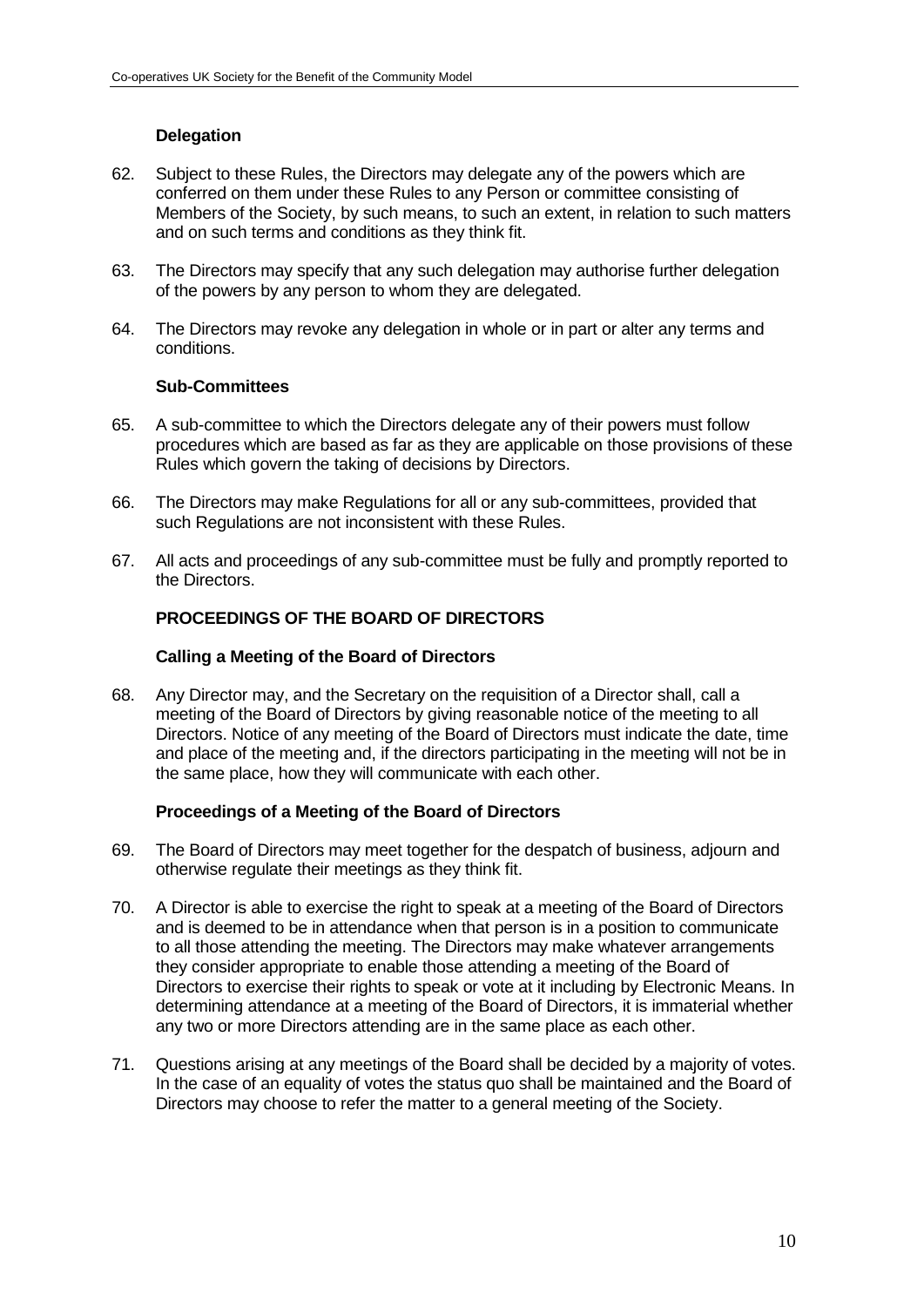- 72. A written resolution, circulated to all Directors and signed by a simple majority (51%) of Directors, shall be valid and effective as if it had been passed at a Board meeting duly convened and held. A written resolution may consist of several identical Documents signed by one or more Directors.
- 73. The Board of Directors may, at its discretion, invite other persons to attend its meetings with or without speaking rights and without voting rights. Such attendees will not count toward the quorum.

### **Quorum**

- 74. The quorum necessary for the transaction of business at a meeting of the Board of Directors shall be 50% of the Directors or 3 Directors, whichever is the greater and shall include those Directors not present in person.
- 75. If at any time the total number of Directors in office is less than the quorum required, the Directors are unable to take any decisions other than to appoint further Directors or to call a general meeting so as to enable the Members to appoint further Directors.

## **Chairing Board Meetings**

76. The chairperson shall facilitate meetings of the Board of Directors. If s/he is absent or unwilling to act at the time any meeting proceeds to business then the Directors present shall choose one of their number to be the chairperson for that meeting.

### **Declaration of Interest**

77. A Director shall declare an interest in any contract or matter in which s/he has a personal, material or financial interest, whether directly or indirectly, and shall not vote in respect of such contract or matter, provided that nothing shall prevent a Director voting in respect of her/his terms and conditions of employment or any associated matter.

#### **Expenses**

78. The Society may pay any reasonable expenses which the Directors properly incur in connection with their attendance at meetings or otherwise in connection with the exercise of their powers and the discharge of their responsibilities in relation to the Society.

## **Termination of a Director's Appointment**

- 79. A person ceases to be a Director of the Society as soon as:
	- (a) Where the person is a co-opted Director appointed for their particular skills and/or experience, that person is removed from office by a resolution of the Board of Directors;
	- (b) Where the person is the representative of an organisation the organisation removes their endorsement of that representative;
	- (c) The organisation they are representing ceases to exist.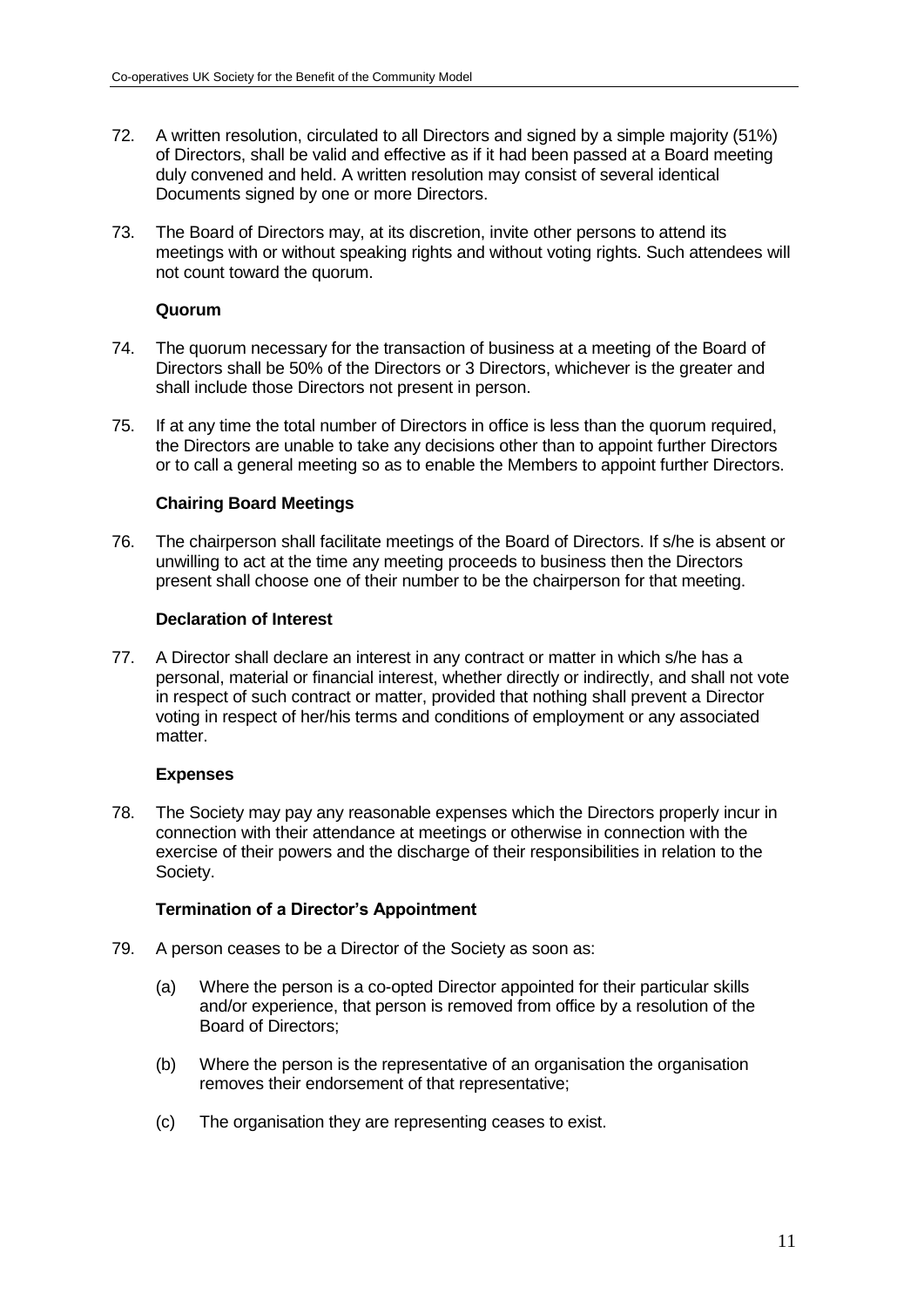- (d) That person resigns from office in Writing to the Secretary of the Society, and such resignation has taken effect in accordance with its terms;
- (e) That person is removed from office by an ordinary resolution of the Society in general meeting, the notices for which specified that the question of the Director's removal was to be considered;
- (f) That person is prohibited from being a Director by law;
- (g) That person is disqualified from acting as a trustee by virtue of sections 178 and 179 of the Charities Act 2011 (or any statutory re-enactment or modification of those provisions);
- (h) A bankruptcy order is made against that person;
- (i) in the written opinion, given to the Society, of a registered medical practitioner treating that person, has become physically or mentally incapable of acting as a Director and may remain so for more than three months..

## **OFFICERS**

80. The Board shall elect from among their own number a chairperson and Secretary and such other Officers as they may from time to time decide. These Officers shall have such duties and rights as may be bestowed on them by the Board or by law and any Officer appointed may be removed by the Board. A serving Officer who is not reelected to the Board at the annual general meeting shall nevertheless continue in office until the first Board meeting following the annual general meeting.

## **DISPUTES**

81. In the event of a dispute between the Society or its Board and a Member of the Society or a former Member, such dispute shall be referred to an independent arbitrator whose appointment is acceptable to both parties to the dispute or in the absence of agreement to be nominated by the Secretary General of Co-operatives UK (or any role or body that succeeds to its function). The decision of such an arbitrator shall be binding. In the event that a dispute cannot, for whatever reason, be concluded by reference to an arbitrator, the matter may be referred to the county court (or in Scotland, to the sheriff). Any Person bringing a dispute must, if so required, deposit with the Society a reasonable sum (not exceeding £100) to be determined by the Board. The arbitrator will decide how the costs of the arbitration will be paid and what should be done with the deposit.

## **REGULATIONS**

82. The Society in a general meeting, or the Board of Directors, may from time to time make, adopt and amend such Regulations in the form of bye-laws, standing orders, secondary rules or otherwise as they think fit for the management, conduct and regulation of the affairs of the Society and the proceedings and powers of the Board of Directors and sub-committees. Such Regulations (if any) shall be made available to Members. No Regulation shall be made which is inconsistent with these Rules or the Act. All Members of the Society and the Board of Directors shall be bound by such Regulations whether or not they have received a copy of them.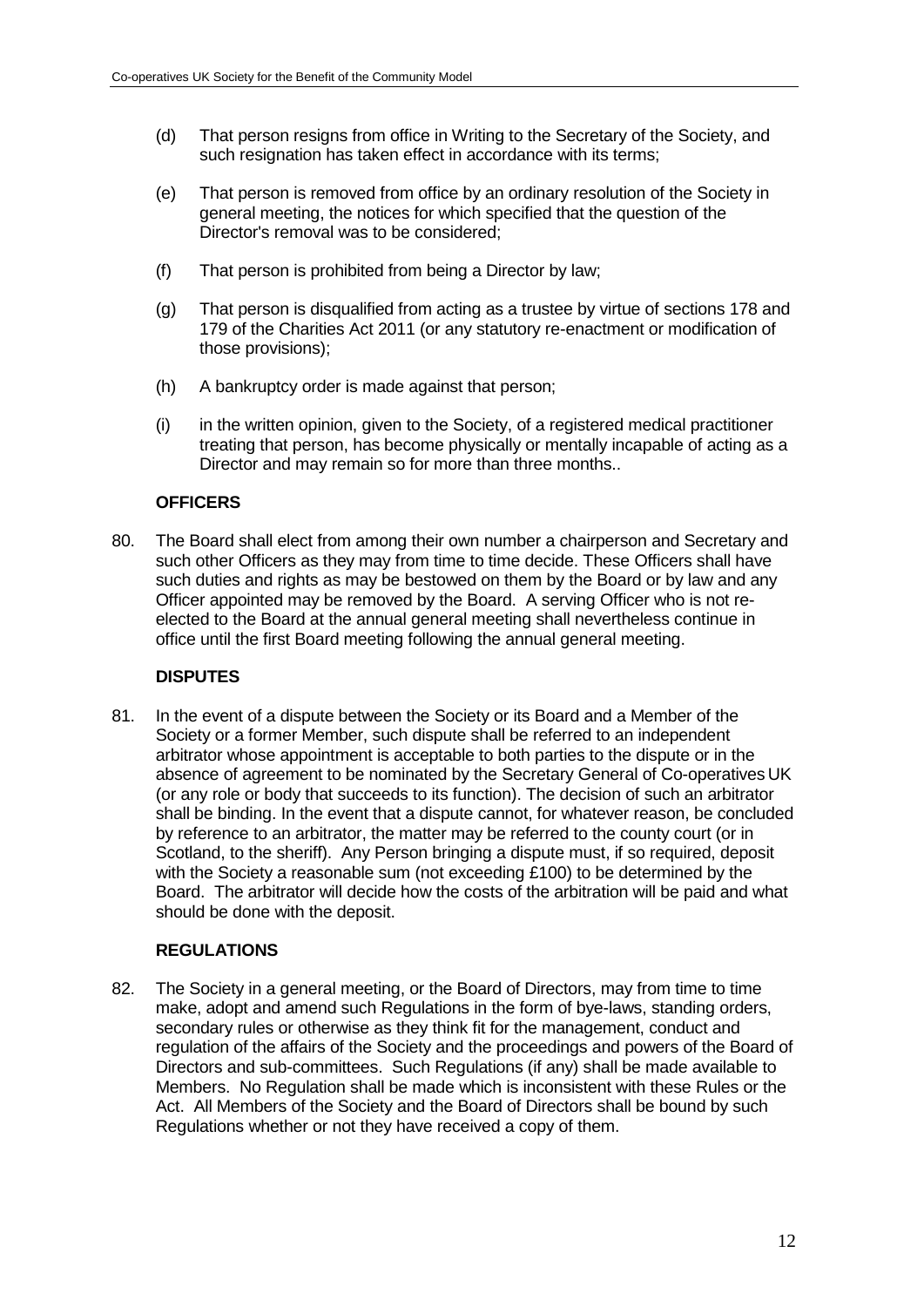# **LIABILITY OF MEMBERS**

83. The liability of a Member is limited to the amount of their shareholding.

# **APPLICATION OF PROFITS**

- 84. Any profits of the Society shall be applied as follows in such proportions and in such manner as may be decided by the Society at the annual general meeting:
	- (a) To a general reserve for the continuation and development of the Society;
	- (b) To making payment for social or community purposes within the community served by the Society.

# **ASSET LOCK**

- 85. Pursuant to regulations made under section 1 of the Co-operatives and Community Benefit Societies Act 2003 all of the Society's assets are subject to a restriction on their use. The Society must not use or deal with its assets except:
	- (a) Where the use or dealing is, directly or indirectly, for a purpose that is for the benefit of the community;
	- (b) To pay a Member of the society the value of his withdrawable share capital or interest on such capital;
	- (c) To make a payment pursuant to sections 36 (payments in respect of persons lacking capacity) 37 (nomination by Members of entitlement to property in Society on Member's death), 40 (death of a Member: distribution of property not exceeding £5,000) of the Act;
	- (d) To make a payment in accordance with the Rules of the Society to trustees of the property of bankrupt Members or, in Scotland, Members whose estate has been sequestrated;
	- (e) Where the Society is to be dissolved or wound up, to pay its creditors; or
	- (f) To transfer its assets to one or more of the following:
		- (i) a prescribed community benefit society whose assets have been made subject to a restriction on use and which will apply that restriction to any assets so transferred;
		- (ii) a community interest company;
		- (iii) a registered social landlord which has a restriction on the use of its assets which is equivalent to a restriction on use and which will apply that restriction to any assets so transferred;
		- (iv) a charity (including a community benefit society that is a charity); or
		- (v) a body, established in Northern Ireland or a State other than the United Kingdom, that is equivalent to any of those Persons.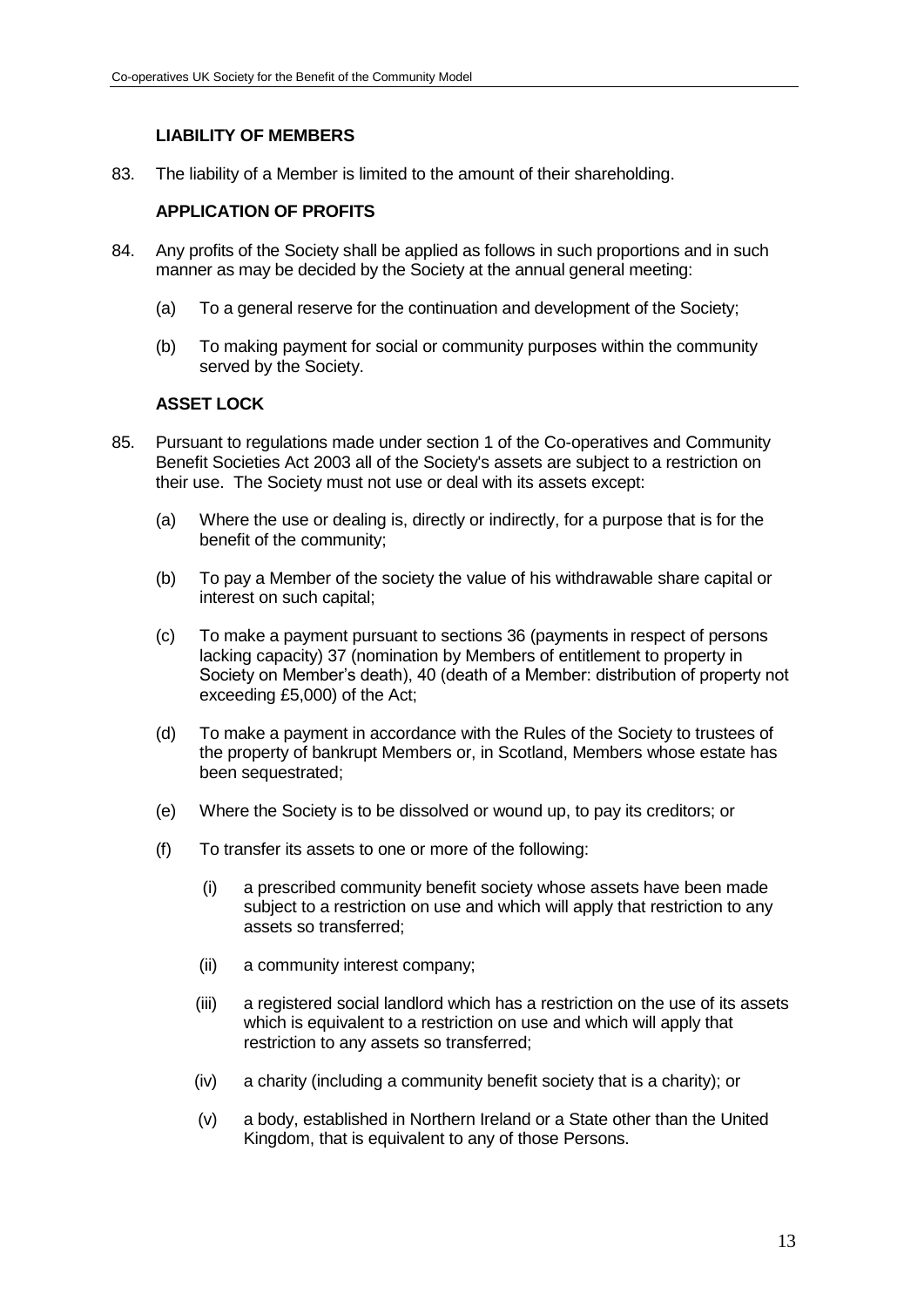# **AMALGAMATION, TRANSFER OF ENGAGEMENTS AND CONVERSION**

- 86. The Society may, by special resolution passed in the way required by section 111 of the Act, amalgamate with, or transfer its engagements to another registered society subject to at least the same degree of restriction on the distribution of profits and assets as imposed on this Society by virtue of these Rules. The Society may also accept a transfer of engagements and assets by a resolution of the Board or by general meeting.
	- (a) The Society may, by a special resolution passed in a way required by section 113 of the Act, amalgamate with, or transfer its engagements to, or convert to a company, subject to at least the same degree of restriction on the distribution of profits and assets as imposed on this Society by virtue of these Rules. The Society shall give to Members not less than two months' notice of the meeting;
	- (b) Notice of the meeting shall be posted in a prominent place at the registered office and at all trading premises of the Society to which Members have access;
	- (c) The notice shall be accompanied by a separate statement setting out for Members:
		- (i) the reasons for the proposal;
		- (ii) whether the proposal has the support of the Board of the Society;
		- (iii) what alternative proposals have been considered, and whether they are viable;
		- (iv) details of the number of shares in the Society held by Members of the Board, and Persons connected with them;
		- (v) a recommendation by reputable independent financial advisors that the Members should support the proposal rather than any alternative proposal.
	- (d) Where the separate statement is contained in another Document, information shall be provided in the notice specifying where Members can obtain a copy of the Document.

## **DISSOLUTION**

- 87. The Society may be dissolved:
	- (a) in accordance with section 119 of the Act by an instrument of dissolution;
	- (b) in accordance with section 123 of the Act in pursuance of a winding up order or by a resolution made or passed as directed in regard to companies by the insolvency Act 1986; or
	- (c) in accordance with section 125 of the Act, after administration and administrator issues a notice to dissolve the society without prior winding-up.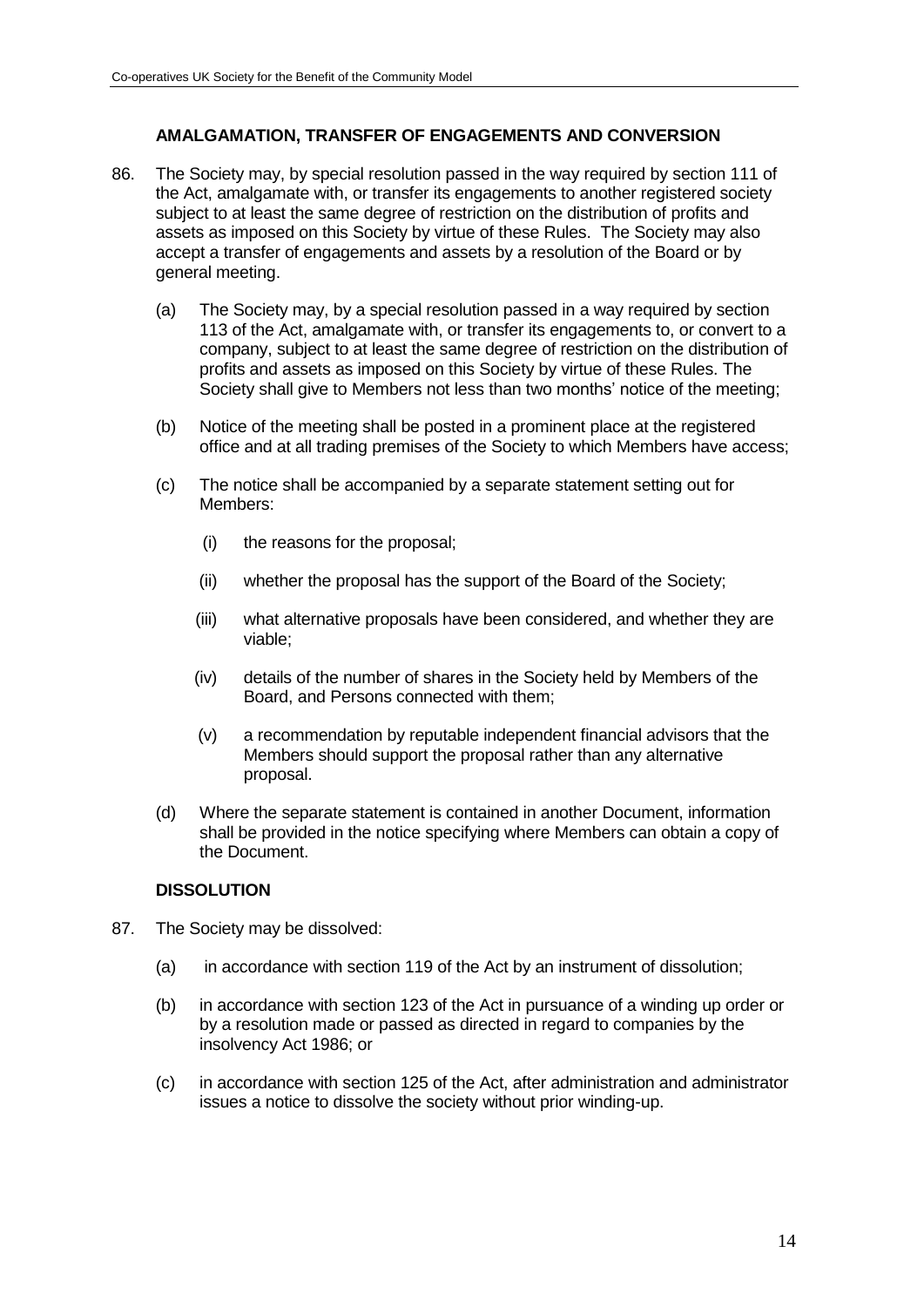88. If on the winding up or dissolution of the Society any of its assets remain to be disposed of after its liabilities are satisfied, these assets shall not be distributed among the Members, but shall be transferred instead to some other non-profit body or bodies subject to at least the same degree of restriction on the distribution of profits and assets as is imposed on this Society by virtue of these Rules, as may be decided by the members at the time of or prior to the dissolution.

### **ADMINISTRATIVE ARRANGEMENTS**

#### **Means of Communication**

- 89. A Member may provide their consent to receive communications from the Society by Electronic Means.
- 90. A notice sent to a Director's Address shall be deemed to have been duly served 48 hours after its posting. A Director may agree with the Society that notices or documents sent to her/him in a particular way are to be deemed to have been received within a specified time of their being sent, and for the specified time to be less than 48 hours.

#### **Seal**

91. If the Society has a seal, it shall only be used by the authority of the Board of Directors acting on behalf of the Society. Every instrument to which the seal shall be attached shall be signed by a Director and countersigned by a second Director or the Secretary.

#### **Registers**

92. The Board of Directors shall ensure accurate registers are maintained which shall include a register of Members, a register of Directors and a register of Officers.

#### **Register of Members**

93. The Board shall ensure that the register is maintained in accordance with the Act and that the particulars required by the Act are available for inspection and accessible without the need to disclose other particulars contained in the register.

#### **Register of Directors and Officers**

- 94. The Society shall maintain a register of Directors and Officers which shall include the following particulars:
	- (a) Name of the Director;
	- (b) Address of the Director;
	- (c) The date on which they assumed office;
	- (d) The date on which they vacated office; and
	- (e) The position held by a Director if s/he is also an Officer and the date on which the Director assumed and vacated his/her Officer position.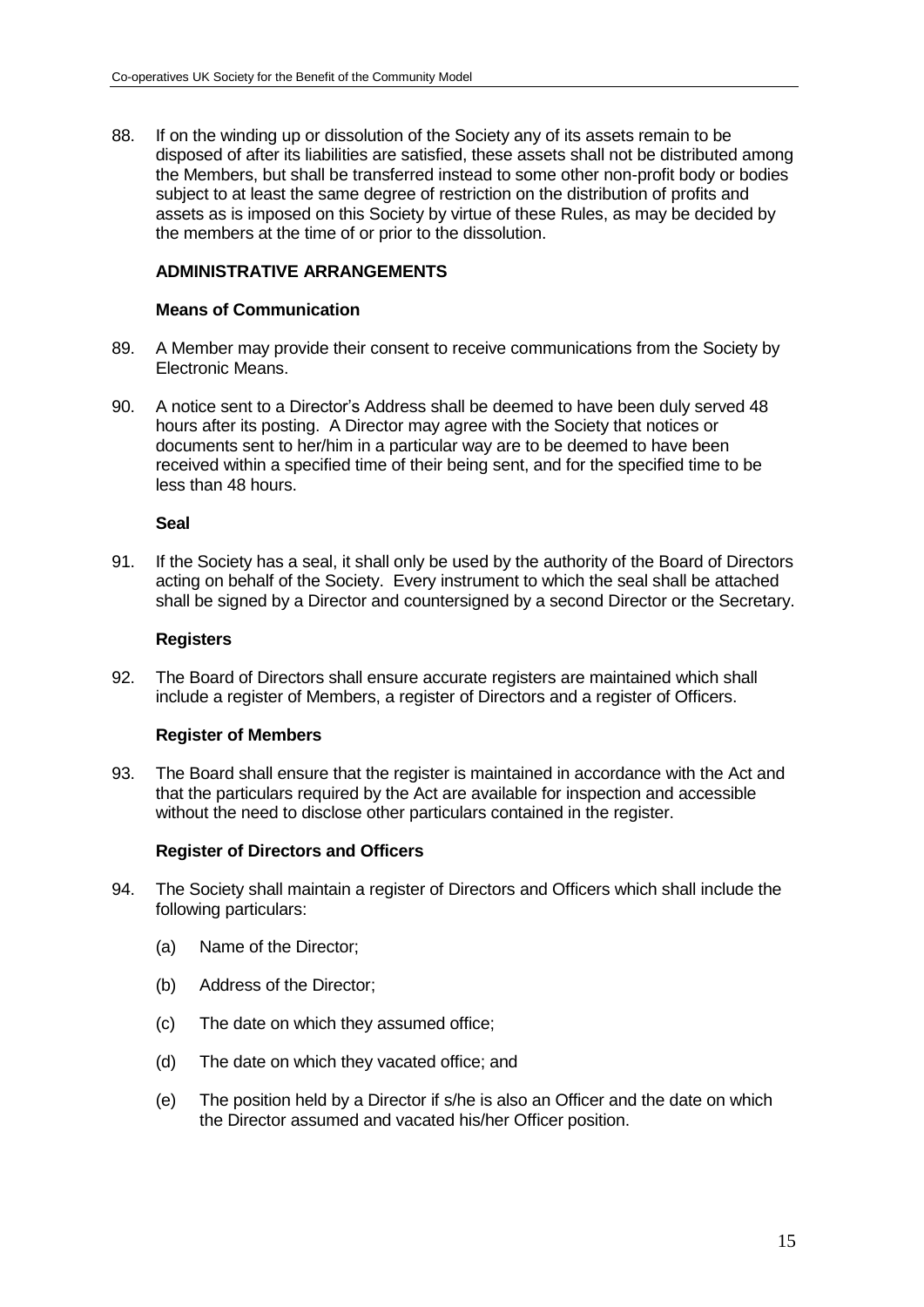## **Amendments to Rules**

95. Subject always to regulation 7 of the Community Benefit Societies (Restriction on Use of Assets) Regulations 2006, which has the effect of making the 'Application of Profits' rule dealing with the restriction on use of assets unalterable, any of these Rules may be rescinded or amended or a new rule made by Extraordinary Resolution at a general meeting of which 14 Clear Days' notice has been given, such notice to include details of the change(s) to be proposed at that meeting. No amendment of Rules is valid until registered by the Registrar. When submitting the rule amendments for registration, the Secretary may at their sole discretion accept any alterations required or suggested by the Registrar without reference back to a further general meeting of the Society.

### **Copies of the Society's Rules**

96. A copy of these Rules and any amendments made to them shall be given free of charge to every Member upon admission to Membership and shall be provided to any other Person on demand and on payment of the statutory fee chargeable for the time being in force.

#### **Minutes**

- 97. The Society shall ensure that minutes are kept of all:
	- (a) Proceedings at general meetings of the Society; and
	- (b) Proceedings at meetings of the Board of Directors and its sub-committees which include names of the Directors present, decisions made and the reasons for those decisions.

## **Annual Return**

- 98. Every year and within the period prescribed by the Act, the Secretary shall send the annual return in the prescribed form to the Registrar. The annual return shall be accompanied by:
	- (a) A copy of the Auditor's report on the Society's accounts for the period covered by the annual return or a copy of such other report (if any) as is required by statute for such a period; and
	- (b) A copy of each balance sheet made during that period and report of the Auditor or other appropriate person as required by statute on that balance sheet.
- 99. The Society shall on demand supply free of charge to any Member or any person with an interest in the funds of the Society a copy of the latest annual return together with a copy of the Auditor's report on the accounts and balance sheet contained in the annual return and the Auditor's Report (if any).
- 100. The Society shall at all times keep a copy of the latest balance sheet of the Society together with a copy of the corresponding Auditor's report (if any) hung up in a conspicuous place at the registered office and displayed on the Society's website (if any).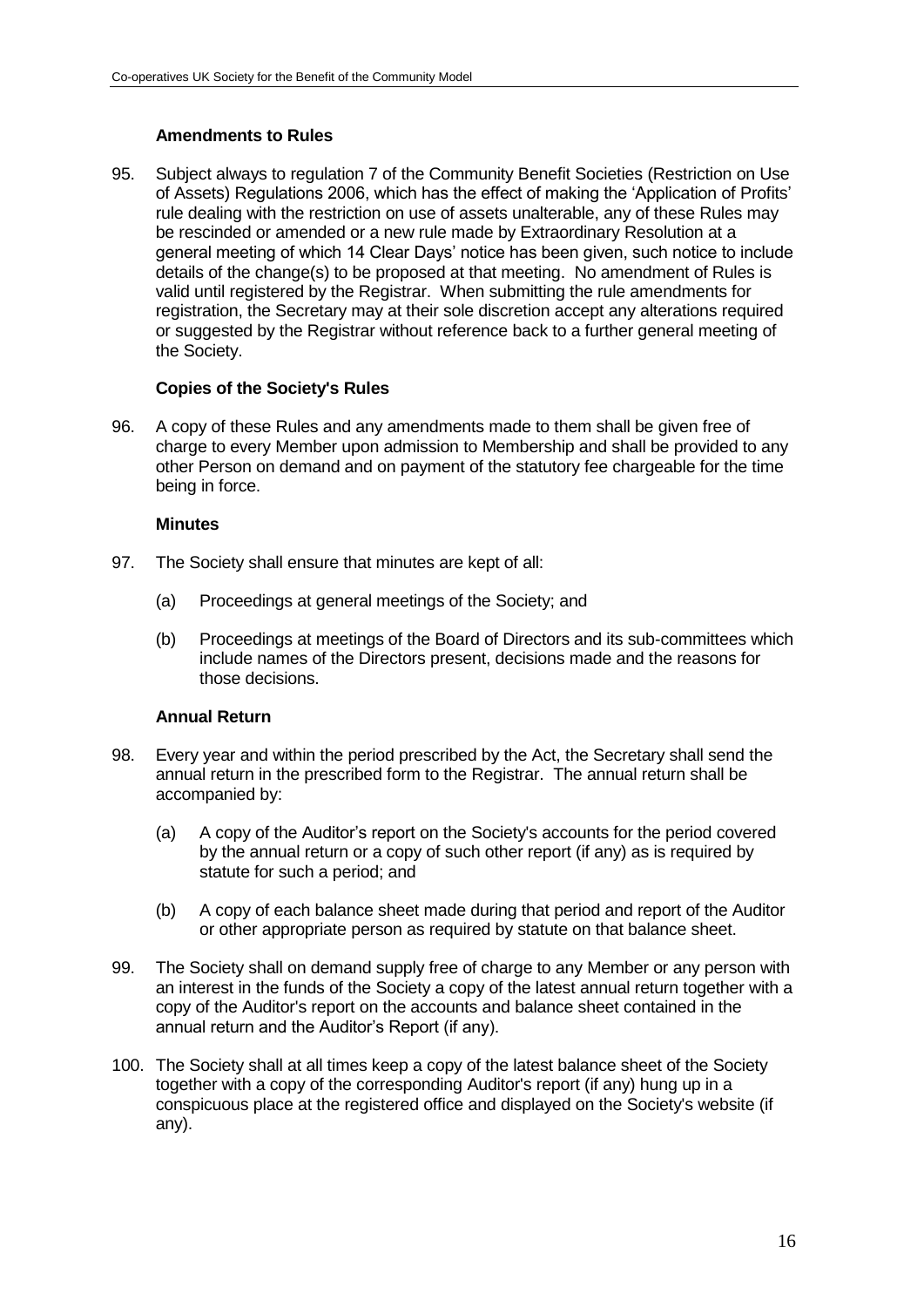# **Audit**

- 101. Unless the Society meets the criteria set out in section 83(2) of the Act or may disapply the audit requirement in accordance with section 84 of the Act, the Board shall in each financial year appoint an Auditor as required by section 83(1) of the Act, to audit the Society's accounts and balance sheet for the year. This provision also applies if the Society is in its first financial year.
- 102. The following persons shall not be appointed as Auditor of the Society:
	- (a) An Officer or Employee of the Society;
	- (b) A person who is a partner or employee of, or who employs, an Officer of the Society.
- 103. The Board may appoint an Auditor to fill a casual vacancy occurring between general meetings.
- 104. An Auditor for the preceding financial year shall be re-appointed as Auditor of the Society for the current financial year unless:
	- (a) A decision has been made by the Board to appoint a different Auditor or expressly decided that s/he shall not be re-appointed; or
	- (b) S/he has given notice in writing to the Secretary of her/his unwillingness to be re-appointed; or
	- (c) S/he is ineligible for appointment as Auditor of the Society for the current financial year; or
	- (d) S/he has ceased to act as Auditor of the Society by reason of incapacity.
- 105. Any ordinary resolution of a general meeting of the Society either to remove an Auditor from office or to appoint another person as Auditor shall not be effective unless notice of the proposed resolution has been given to the Society at least 28 days prior to the meeting at which the resolution is to be considered. At least 14 days' notice of such resolution must then be given to Members of the Society in the manner prescribed in these Rules and in Writing to the Auditor(s).

## **Social Accounting and Reporting**

106. In addition to any financial accounts required by the Act, the Members may resolve to undertake an account of the activities of the Society which will endeavour to measure its social and environmental performance using whatever methodology the Members deem appropriate. Following the completion of such an account the Society shall report any findings to its Members and other stakeholders.

#### **Indemnity and Insurance**

107. Subject to the following rule, any Director or former Director of the Society may be indemnified out of the Society's assets against: